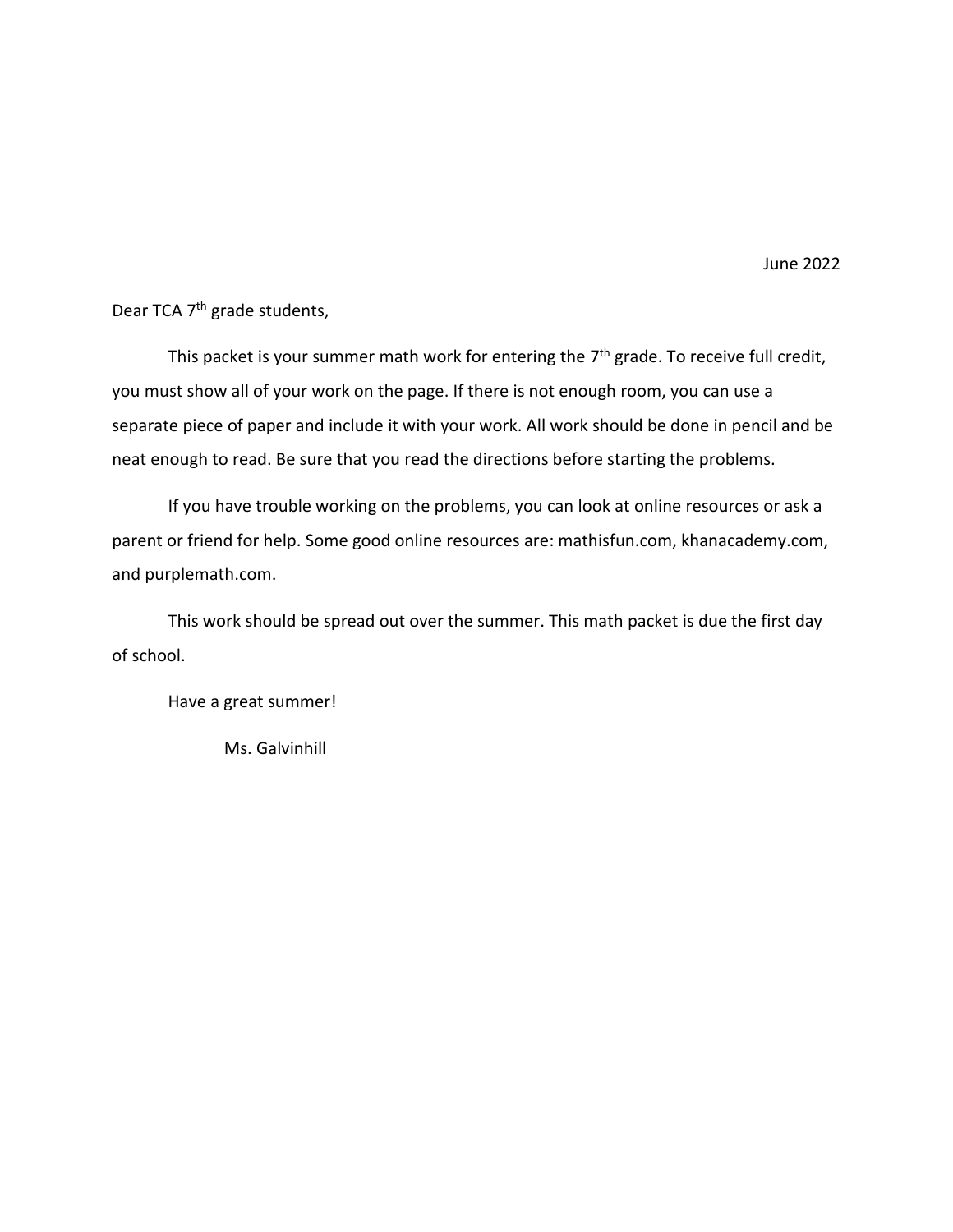| 1. Compare the decimals using: $\lt$ , $>$ ,<br>$or =$  | 2. Write the decimals in order from<br>least to greatest. |
|---------------------------------------------------------|-----------------------------------------------------------|
| 5.839<br>15.827                                         | 6.74, 5.82, 6.95, 4.9, 5.8                                |
| 63.74<br>63.074                                         |                                                           |
| 3.75<br>3.77                                            |                                                           |
| 0.52<br>0.520                                           |                                                           |
| 3. Round to the ten thousands place.<br>7,365,915       | 4. Round to the tenths place.<br>727.34                   |
| Round to the tens place.<br>68,282                      | Round to the thousandths place<br>4.8295                  |
| 5.<br>$25 + 6.23$                                       | $8.615 + 12.4$<br>6.                                      |
| $9.56 - 2.7$<br>7.                                      | $71.5 - 4.38$<br>8.                                       |
| Use the trick for multiplying by<br>9.<br>powers of 10. | 10. Use the trick for multiplying by<br>powers of 10.     |
| $2.54 \cdot 10 =$                                       | $87 \cdot 10 =$                                           |
| $2.54 \cdot 100 =$                                      | $87 \cdot 100 =$                                          |
| $2.54 \cdot 1,000 =$                                    | $87 \cdot 1,000 =$                                        |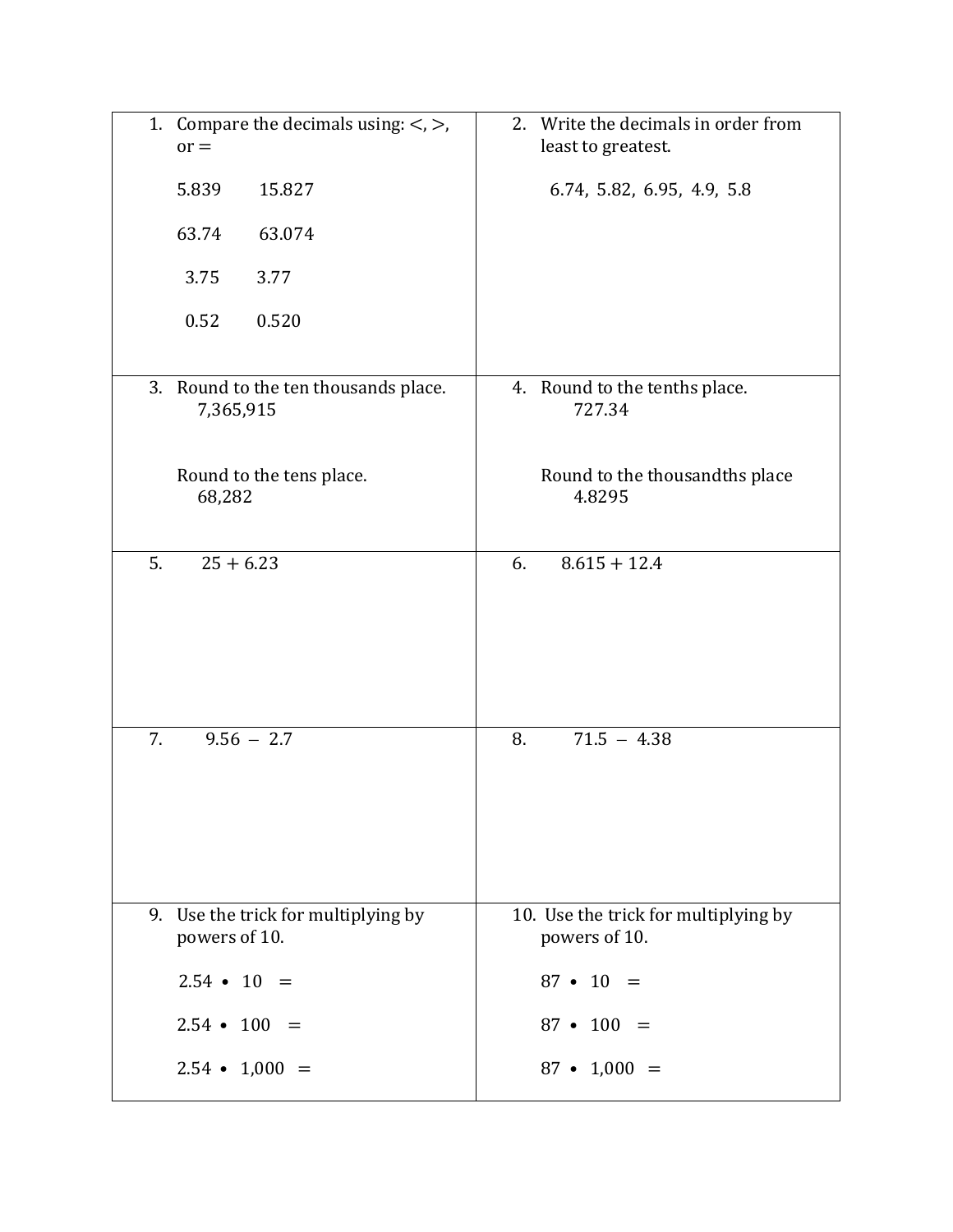| 11.<br>$748 \cdot 67$             | 12.<br>$3724 - 253$         |
|-----------------------------------|-----------------------------|
| $9.24 \cdot 2.5$<br>13.           | 14.<br>$21.64 \cdot 0.38$   |
| 15. Write with an exponent.       | 16. Write in standard form. |
| $8 - 8 - 8 - 8 - 8$               | 34                          |
| 17. Write in scientific notation. | 18. Write in standard form. |
| 34,700,000                        | $2.91\times10^{5}$          |
| 19.<br>3)7.71                     | 20.<br>50) 1.821            |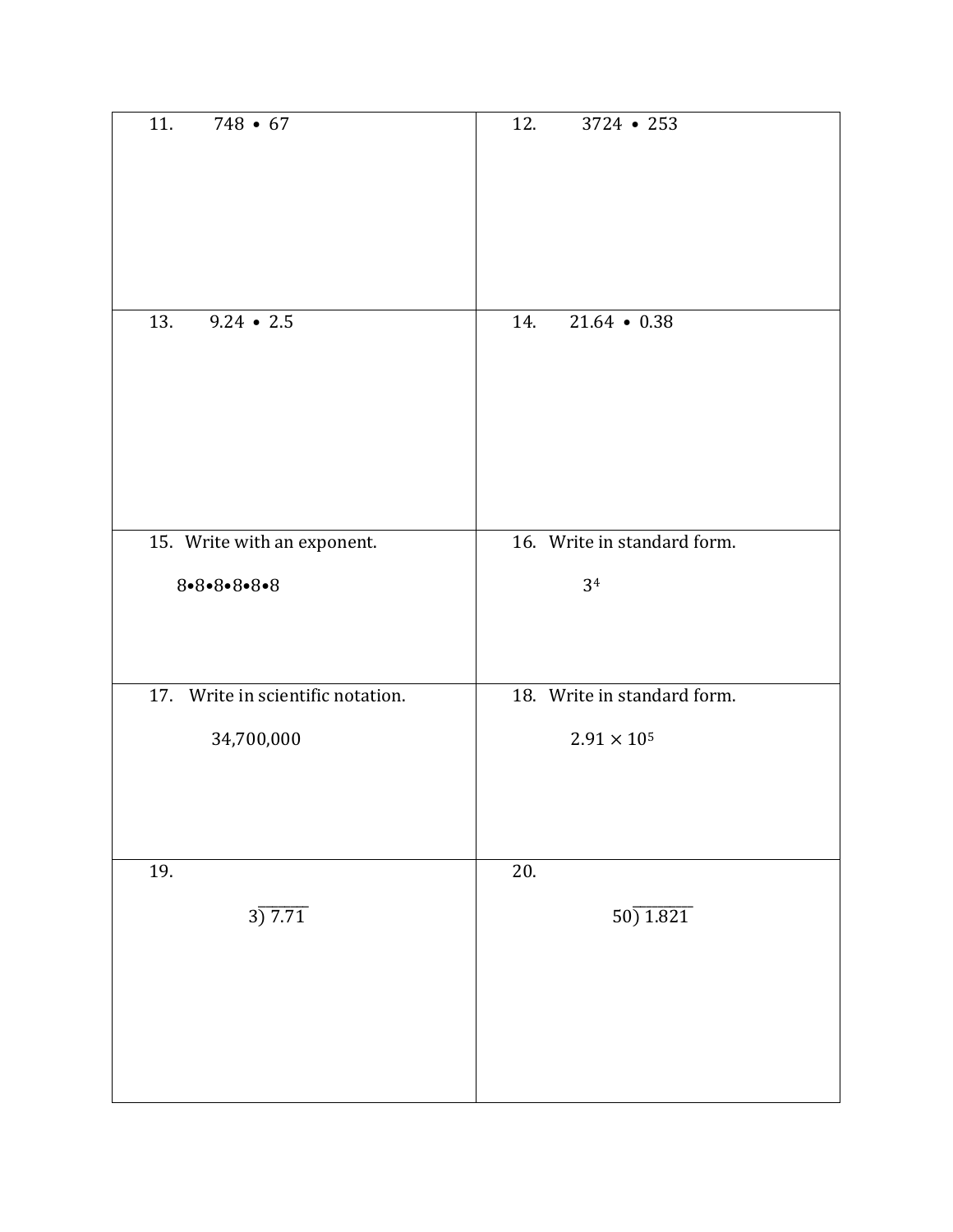| 21.                                   | 22.                                   |
|---------------------------------------|---------------------------------------|
| $0.2) \, 56.74$                       | 0.04)12                               |
|                                       |                                       |
|                                       |                                       |
|                                       |                                       |
|                                       |                                       |
| 23. Use order of operations to solve. | 24. Use order of operations to solve. |
| $5+2(7+24)$                           | $20 - 18 \div 3^2$                    |
|                                       |                                       |
|                                       |                                       |
|                                       |                                       |
|                                       |                                       |
|                                       |                                       |
|                                       |                                       |
| 25.<br>Solve for x.                   | 26. Solve for x.                      |
| $x + 11 = 17$                         | $x - 5 = 3$                           |
|                                       |                                       |
|                                       |                                       |
| 27.<br>Solve for x.                   | 28.<br>Solve for x.                   |
| $11x = 88$                            | $\frac{x}{4} = 6$                     |
|                                       |                                       |
|                                       |                                       |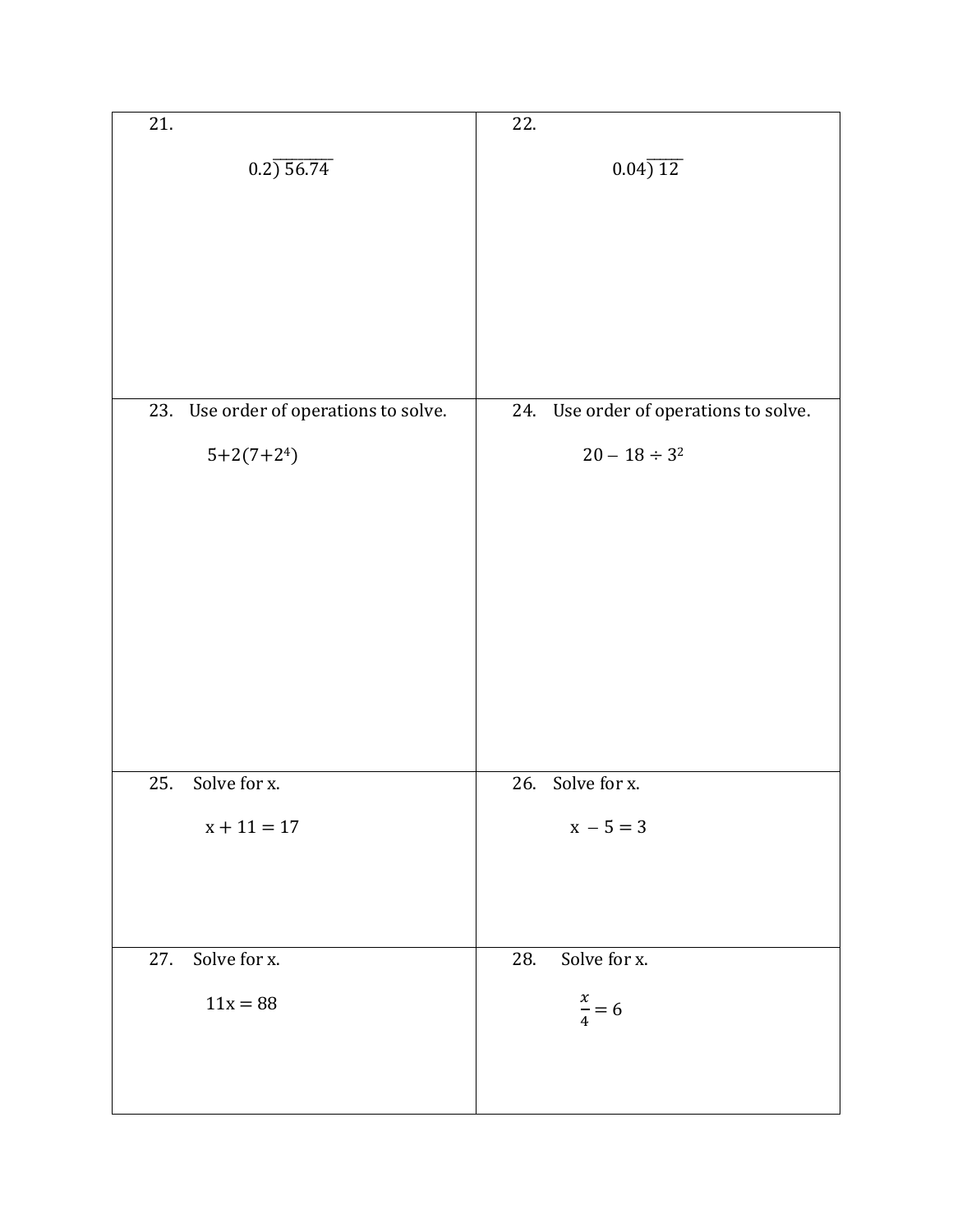| 29.<br>$3x - 4 = 14$                                                                              | $10 + \frac{x}{3} = 30$<br>30.                                                      |
|---------------------------------------------------------------------------------------------------|-------------------------------------------------------------------------------------|
| 31.<br>Write the following integers in<br>order from least to greatest.<br>$-4, 0, -7, 12, 2, -2$ | 32. Evaluate the following expressions.<br>$-5 + 2$<br>$-10 + (-12)$<br>$30 + (-3)$ |
| 33. Evaluate the following expressions.                                                           | 34. Evaluate the following expressions.                                             |
| $-2-6$                                                                                            | $10 \bullet -4$                                                                     |
| $7 - (-4)$                                                                                        | $-6 \cdot -8$                                                                       |
| $-12-(-6)$                                                                                        |                                                                                     |
| 35. Evaluate the following expressions.                                                           | Solve for x.<br>36.                                                                 |
| $-36 \div -6$                                                                                     | $-4x + 3 = -1$                                                                      |
| $70 \div -2$                                                                                      |                                                                                     |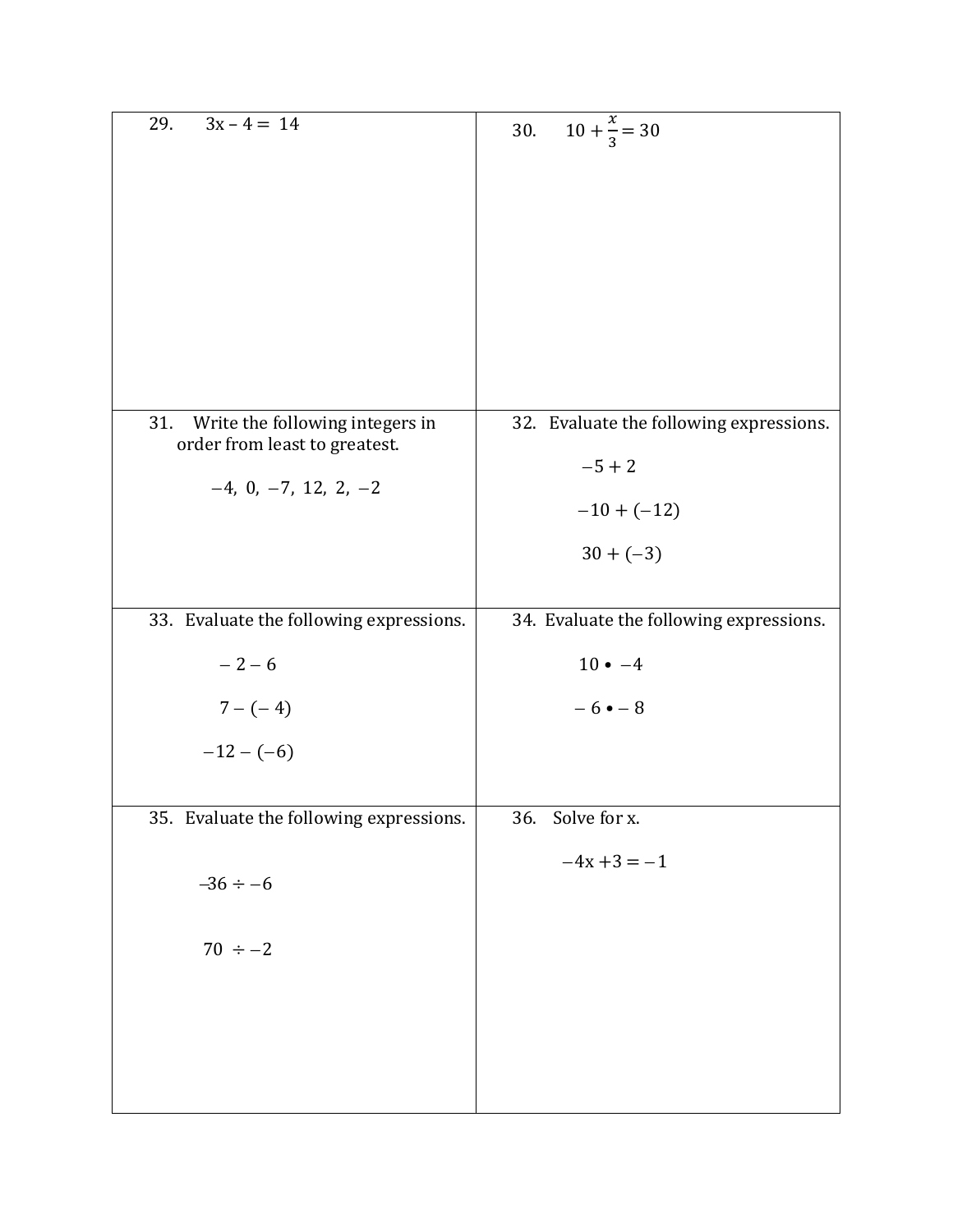| 37. $\frac{x}{5} - (-4) = 12$                                     | 38. List all of the factors of 24.                   |
|-------------------------------------------------------------------|------------------------------------------------------|
| Find the prime factorization of 90<br>39.<br>using a factor tree. | 40. Find the greatest common factor of<br>60 and 75. |
| 41. List the first ten multiples of 9.                            | 42. Find the least common multiple of<br>9 and 24.   |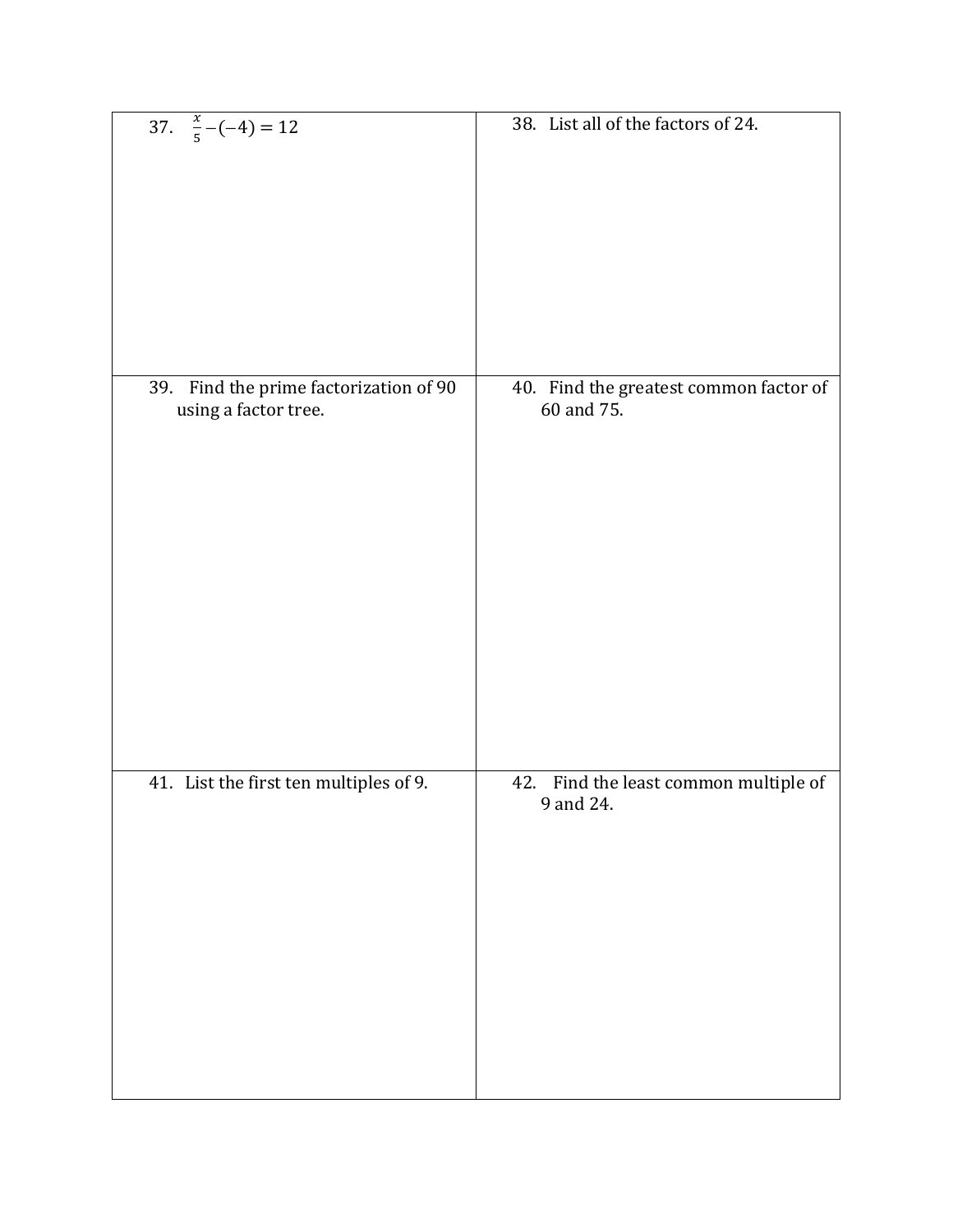| 43. Write the fractions in simplest<br>form. | 44. Write the fraction in simplest<br>form. |
|----------------------------------------------|---------------------------------------------|
|                                              |                                             |
| $\frac{8}{24}$                               | $\frac{30}{1}$<br>36                        |
|                                              |                                             |
|                                              |                                             |
| 45.                                          | 46.                                         |
| $\frac{8}{13} + \frac{2}{13}$                | $rac{2}{9} + \frac{1}{6}$                   |
|                                              |                                             |
|                                              |                                             |
|                                              |                                             |
|                                              |                                             |
| 47. Write answer as a mixed number           | 48. Write answer as a mixed number          |
| in simplest form.                            | in simplest form.                           |
| $6\frac{4}{5} + \frac{3}{5}$                 | $2\frac{3}{8}+11\frac{5}{24}$               |
|                                              |                                             |
|                                              |                                             |
|                                              |                                             |
|                                              |                                             |
|                                              |                                             |
|                                              |                                             |
|                                              |                                             |
| 49.<br>$\frac{12}{1}$<br>$\frac{7}{2}$       | 50.<br>30                                   |
| $\overline{31}$<br>$\overline{31}$           | $\frac{1}{5}$<br>$\overline{45}$            |
|                                              |                                             |
|                                              |                                             |
|                                              |                                             |
|                                              |                                             |
|                                              |                                             |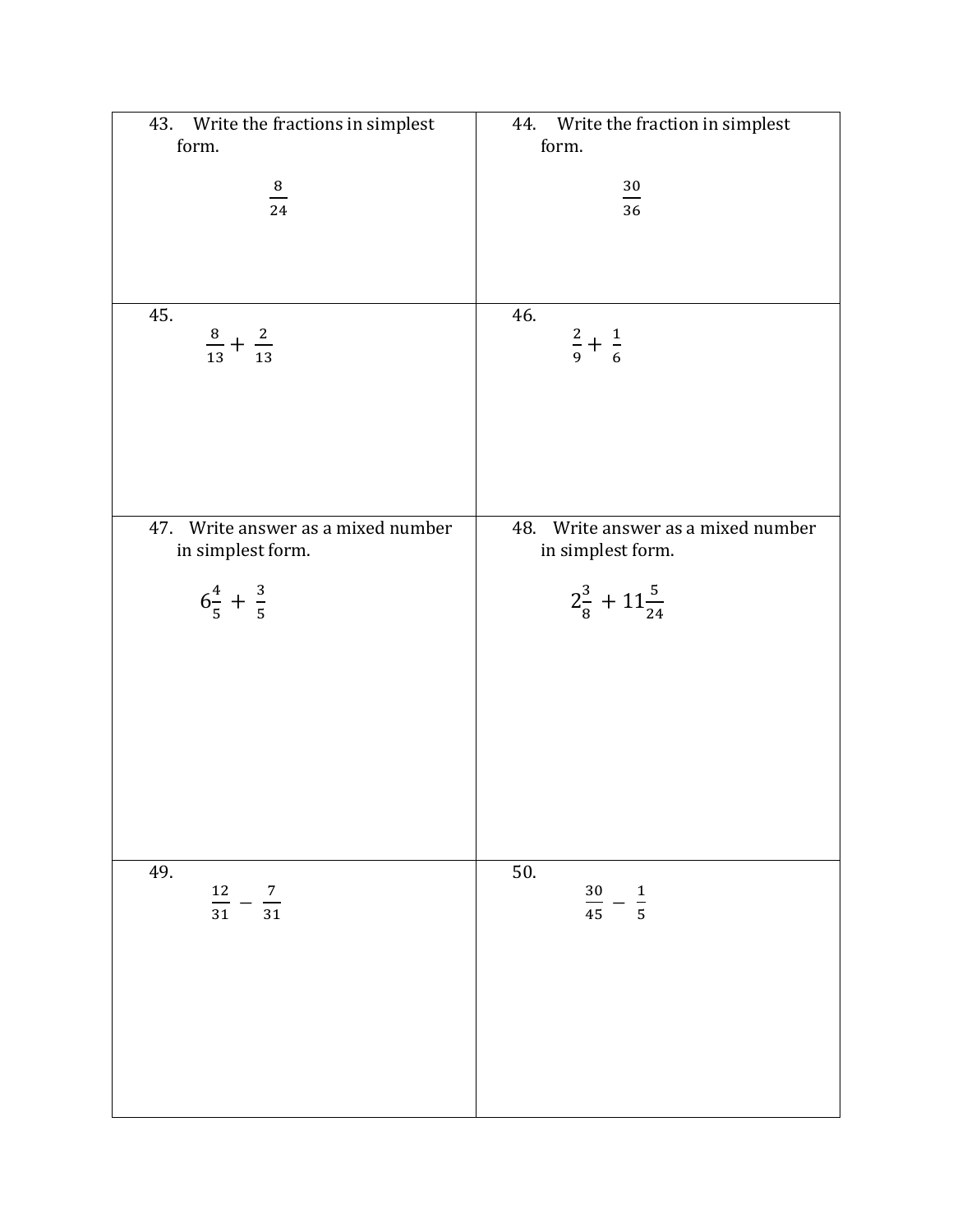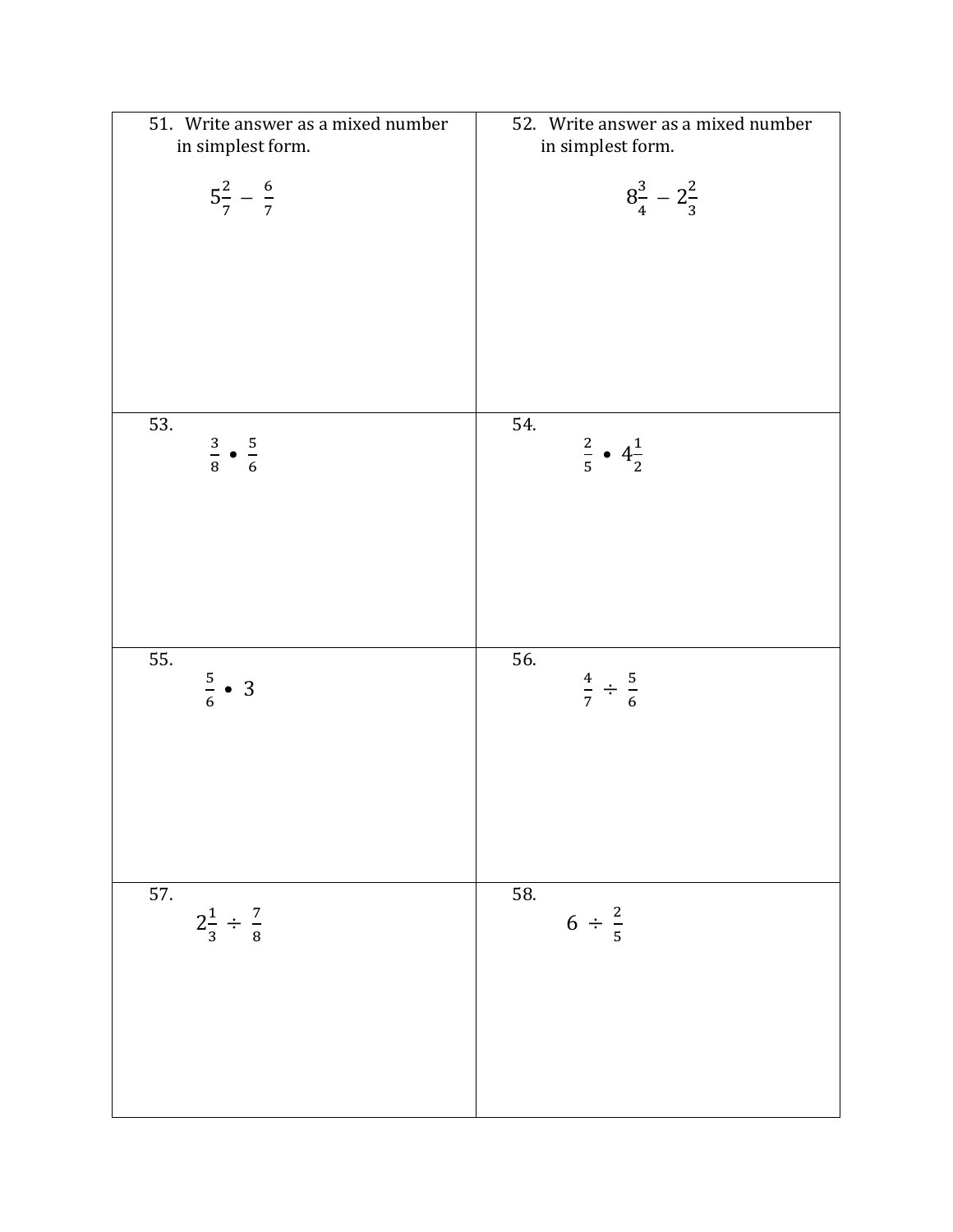| 59. There is a bag of marbles<br>contained: 2 white marbles, 3<br>orange marbles, 1 blue marble, and<br>2 red marbles. What is the<br>probability of randomly picking a<br>white marble? | 60. Using the same situation as<br>problem 59, after picking one white<br>marble out of the bag, what is the<br>probability of picking an orange<br>marble from the remaining<br>marbles? |
|------------------------------------------------------------------------------------------------------------------------------------------------------------------------------------------|-------------------------------------------------------------------------------------------------------------------------------------------------------------------------------------------|
| 61. At an animal shelter, there are 7<br>dogs to every 4 cats. Write the ratio<br>of dogs to cats in the following ways.                                                                 | Simplify the following ratio. Write<br>62.<br>your answer in the same form as the<br>ratio is given to you.                                                                               |
| Word form:                                                                                                                                                                               | 26 to 8                                                                                                                                                                                   |
| Ratio form:                                                                                                                                                                              |                                                                                                                                                                                           |
| Fraction form:                                                                                                                                                                           |                                                                                                                                                                                           |
| 63. Simplify the following ratio. Write<br>your answer in the same form as the<br>ratio is given to you.                                                                                 | Simplify the following ratio. Write<br>64.<br>your answer in the same form as the<br>ratio is given to you.                                                                               |
| 35:14                                                                                                                                                                                    | 25<br>40                                                                                                                                                                                  |
| Use cross multiplication and<br>65.<br>determine if the following is a<br>proportion.                                                                                                    | Use cross multiplication and<br>66.<br>determine if the following is a<br>proportion.                                                                                                     |
| $rac{3}{7}$ and                                                                                                                                                                          | $\frac{12}{30}$ and                                                                                                                                                                       |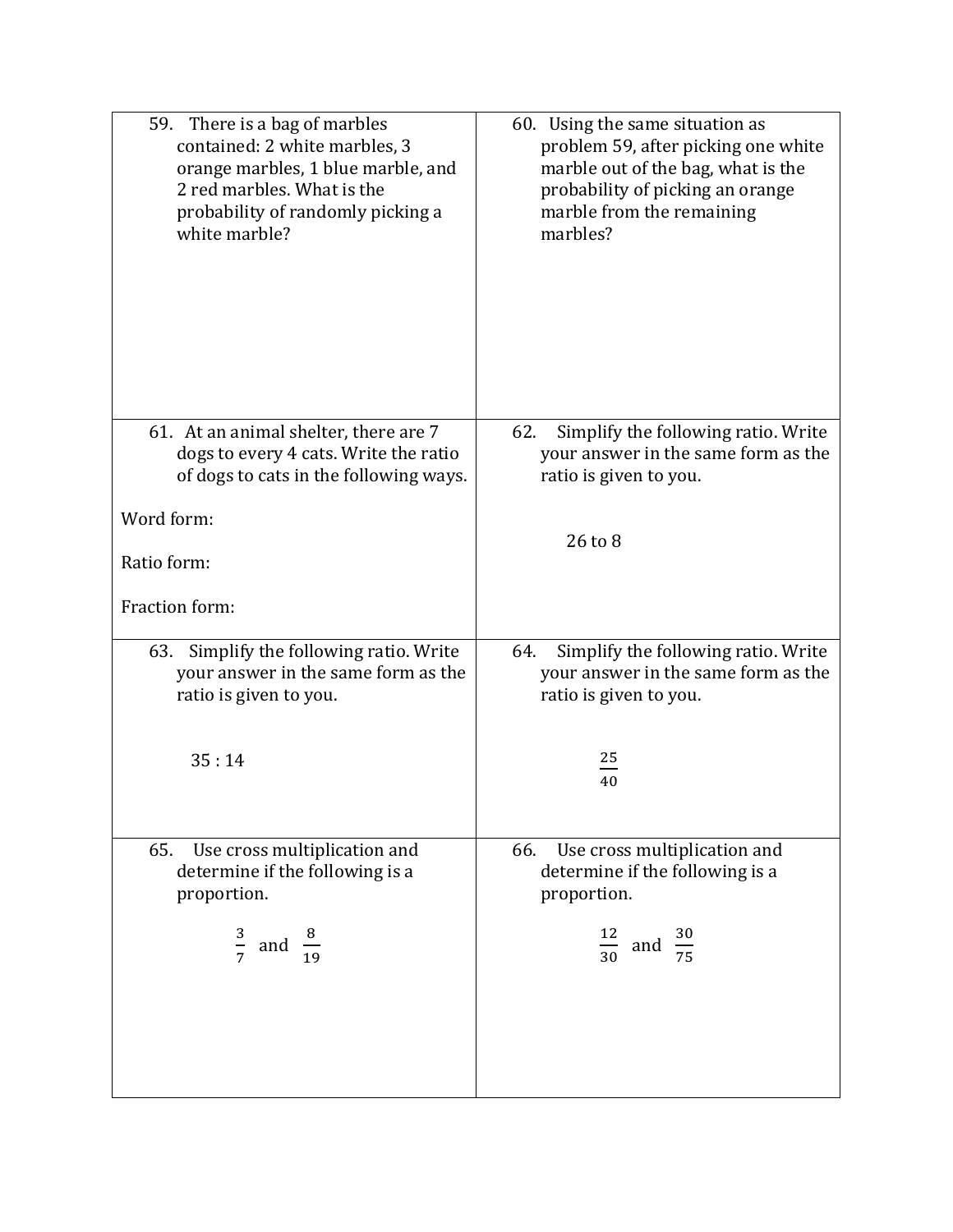